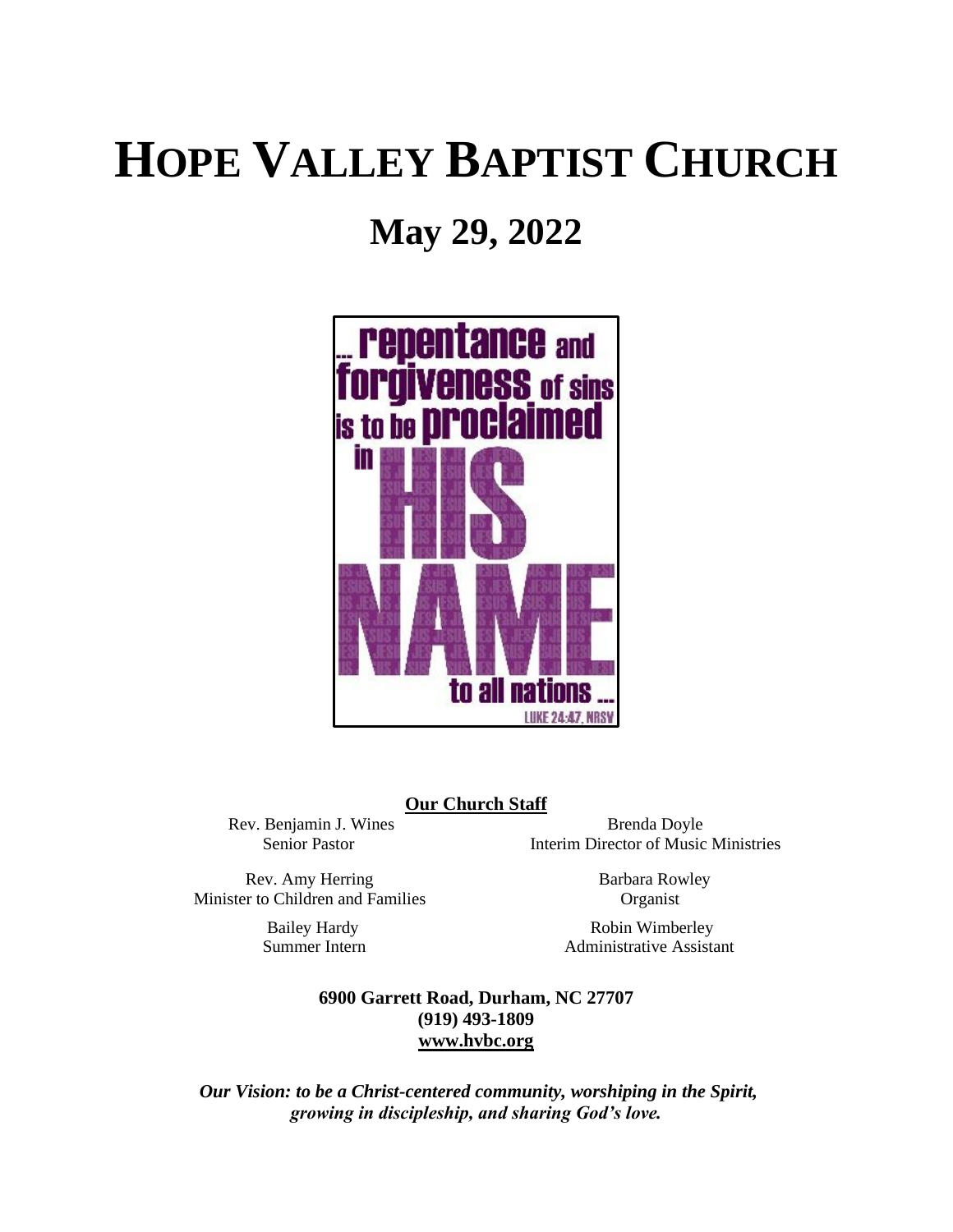## **The Church at Worship**

| <b>Gathering Music</b>                                                                                                                                                                                                                                                                                                                                                                                                                                                                                                                                                                                                                                                                                                        |                                          |                        |
|-------------------------------------------------------------------------------------------------------------------------------------------------------------------------------------------------------------------------------------------------------------------------------------------------------------------------------------------------------------------------------------------------------------------------------------------------------------------------------------------------------------------------------------------------------------------------------------------------------------------------------------------------------------------------------------------------------------------------------|------------------------------------------|------------------------|
| <b>Welcome and Announcements</b>                                                                                                                                                                                                                                                                                                                                                                                                                                                                                                                                                                                                                                                                                              |                                          | Rev. Benjamin Wines    |
| <b>Chiming of the Trinity</b>                                                                                                                                                                                                                                                                                                                                                                                                                                                                                                                                                                                                                                                                                                 |                                          |                        |
| <b>Prelude</b>                                                                                                                                                                                                                                                                                                                                                                                                                                                                                                                                                                                                                                                                                                                | <b>Be Thou My Vision</b><br>Arr. R. Haan | <b>Barbara Rowley</b>  |
| <b>Call to Worship</b>                                                                                                                                                                                                                                                                                                                                                                                                                                                                                                                                                                                                                                                                                                        | Psalm 47:1-8                             | Rev. Amy Herring       |
| Leader: Clap your hands, all you peoples;<br>People: Shout to God with loud songs of joy.<br>Leader: For the Lord, the Most High, is awesome,<br>People: A great king over all the earth.<br>Leader: He subdued peoples under us,<br>People: And nations under our feet.<br>Leader: He chose our heritage for us,<br>People: The pride of Jacob whom he loves.<br>Leader: God has gone up with a shout,<br>People: The Lord with the sound of a trumpet.<br>Leader: Sing praises to God, sing praises;<br>People: Sing praises to our King, sing praises.<br>Leader: For God is king of all the earth;<br>People: Sing praises with a psalm.<br>Leader: God is king over the nations;<br>People: God sits on his holy throne. |                                          |                        |
| <b>Invocation</b>                                                                                                                                                                                                                                                                                                                                                                                                                                                                                                                                                                                                                                                                                                             |                                          | Rev. Amy Herring       |
| <b>Hymn of Praise No. 223</b>                                                                                                                                                                                                                                                                                                                                                                                                                                                                                                                                                                                                                                                                                                 | Crown Him with Many Crowns               | <b>DIADEMATA</b>       |
| <b>Scripture Reading</b>                                                                                                                                                                                                                                                                                                                                                                                                                                                                                                                                                                                                                                                                                                      | Luke 24:44-53                            | <b>Barbara Sanders</b> |
| <b>Children's Message</b>                                                                                                                                                                                                                                                                                                                                                                                                                                                                                                                                                                                                                                                                                                     |                                          | Rev. Amy Herring       |
| <b>Hymn of Faith No. 219</b>                                                                                                                                                                                                                                                                                                                                                                                                                                                                                                                                                                                                                                                                                                  | Hail the Day That Sees Him Rise          | <b>LLANFAIR</b>        |
| <b>Pastoral Prayer and Lord's Prayer</b>                                                                                                                                                                                                                                                                                                                                                                                                                                                                                                                                                                                                                                                                                      | Rev. Benjamin Wines                      |                        |

**Our Father, Who art in heaven, hallowed be Thy name. Thy kingdom come, Thy will be done on earth as it is in heaven. Give us this day our daily bread. And forgive us our trespasses as we forgive those who trespass against us. And lead us not into temptation, but deliver us from evil. For Thine is the kingdom, and the power, and the glory, forever,** 

**Amen.**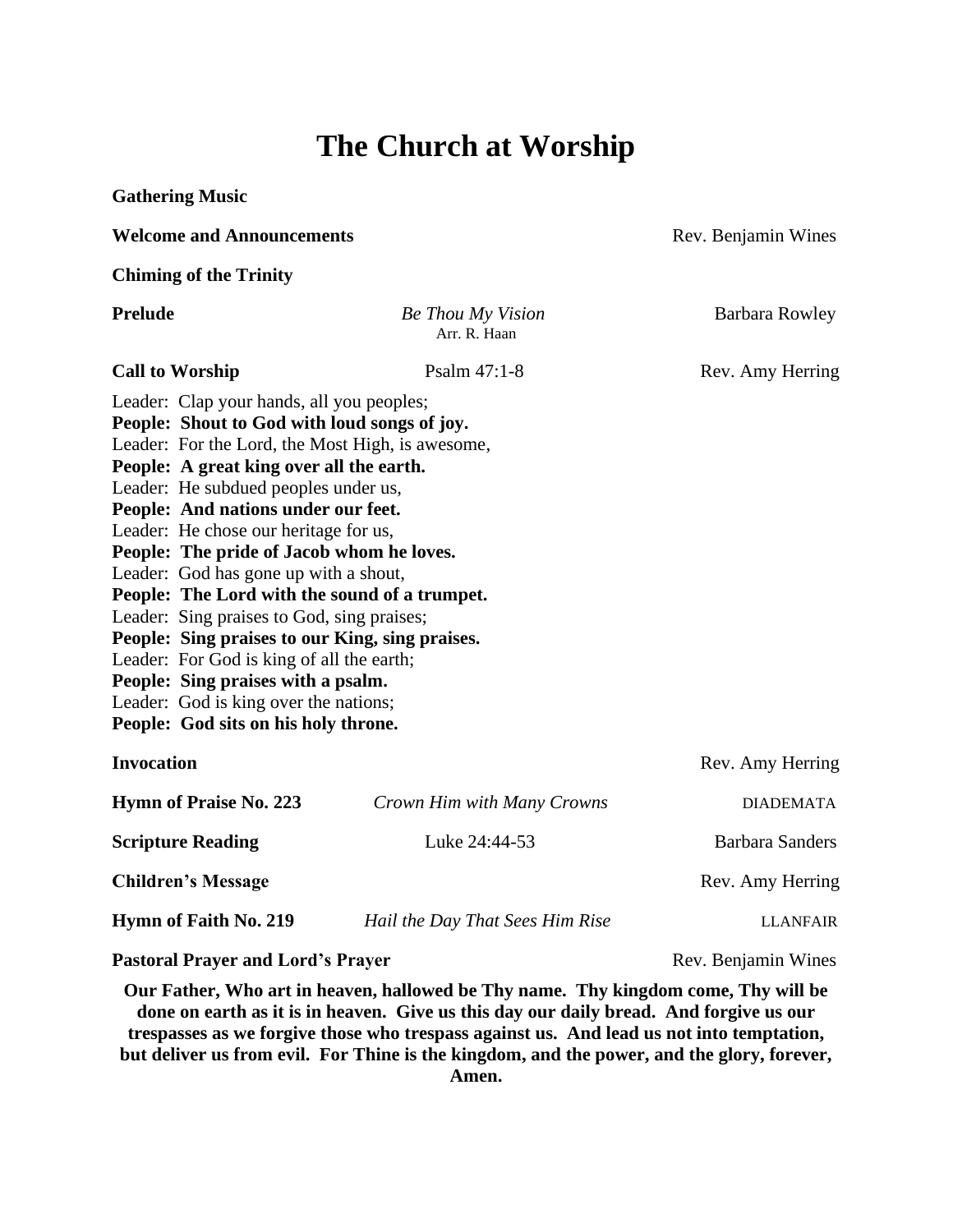*Why should I feel discouraged? Why should the shadows come? Why should my heart be lonely and long for heaven and home, when Jesus is my portion? My constant friend is he: His eye is on the sparrow, and I know he watches me; His eye is on the sparrow, and I know he watches me.*

#### *Refrain:*

*I sing because I'm happy, I sing because I'm free; for his eye is on the sparrow, and I know he watches me.*

*"Let not your heart be troubled," his tender word I hear, and resting on his goodness, I lose my doubts and fears; though by the path he leadeth but one step I may see: His eye is on the sparrow, and I know he watches me; His eye is on the sparrow, and I know he watches me. Refrain.*

*Whenever I am tempted, whenever clouds arise, when songs give place to sighing, when hope within me dies, I draw the closer to him, from care he sets me free: His eye is on the sparrow, and I know he watches me; His eye is on the sparrow, and I know he watches me. Refrain.*

| <b>Sermon</b>                                                     | <i>Witnesses</i>                           | Rev. Benjamin Wines |
|-------------------------------------------------------------------|--------------------------------------------|---------------------|
| <b>Hymn of Commitment No. 581</b> <i>I Love to Tell the Story</i> |                                            | <b>HANKEY</b>       |
| <b>Benediction</b>                                                |                                            | Rev. Benjamin Wines |
| <b>Postlude</b>                                                   | God of Our Fathers<br><b>NATIONAL HYMN</b> | Barbara Rowley      |



**Sunday, June 12, 2022**

Please contact the church office if you are graduating this year or have a family member graduating from high school, college, or graduate school. We will be recognizing and honoring graduates on June 12 as part of the Worship Service. **Please let us know by TODAY, May 29.**

#### **Fellowship Breakfast June 12, 8:30 am**

Rick Lynch will be cooking breakfast for everyone on June 12! Come and enjoy breakfast before the worship service where we will be celebrating our graduates.

**Please email or call Robin in the church office by Wednesday, June 8 if you will be attending or if you can help Rick with preparation.**

Thanks Rick!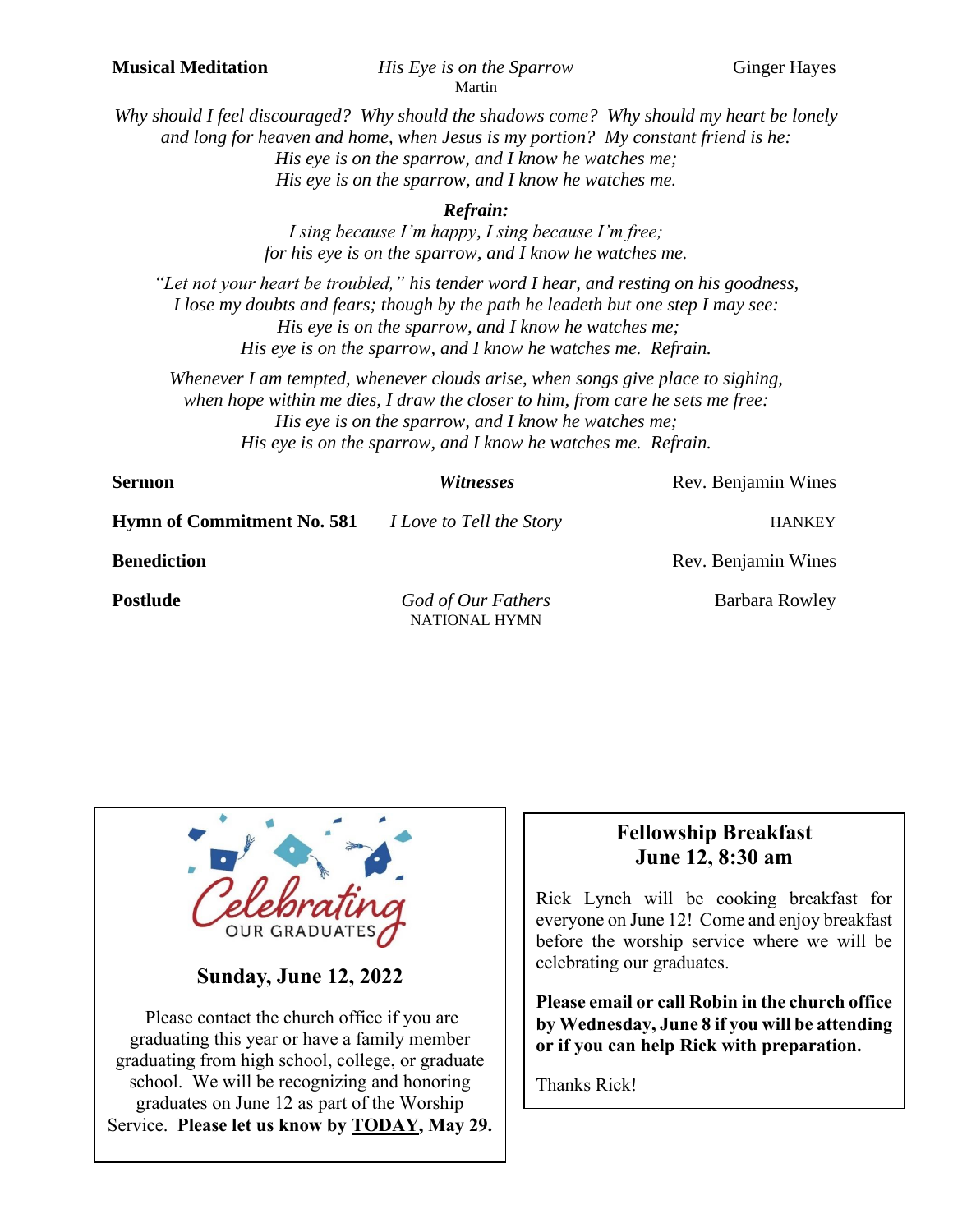#### **Nominating Team Announcement**

All church members who are currently serving in a ministry or mission team should now have received an email from the Nominating Team regarding serving next year. (If your email did not arrive, please contact Jennifer Bowen at Jennifer.pt.bowen@gmail.com.). As people consider how to serve in the next year, we would like to mention some areas where we know there will be needs in the following areas: Greeters, Youth Sunday School, Family Ministries, Youth Team, Sound Team, Song Leaders and Pianist for Carolina Reserve, and the Nominating Team. HOWEVER, if there is somewhere you feel led to serve (or are just curious about), we can use your gifts. Please contact a member of the Nominating Team with any questions you have about what any of the teams do or how to get involved.

Thank you for all you do for our church, The Nominating Team Jennifer Bowen, Johnny Bush, Rachel Dossett, and Linda Ward



**HELP WANTED Part-time Director of Music Ministry** For more information: <https://www.hvbc.org/work-for-hvbc/> or contact Robin Wimberley, [robin@hvbc.org](mailto:robin@hvbc.org) or 919-493-1809.



#### **ROCKY RAILWAY VACATION BIBLE SCHOOL JULY 14- 17**

**Online Registration is open for Participants (ages 4-rising 6th grade) and for Volunteers! Register today by clicking on the VBS link at [www.hvbc.org.](https://nam02.safelinks.protection.outlook.com/?url=http%3A%2F%2Fwww.hvbc.org%2F&data=05%7C01%7Crobin%40hvbc.org%7Cf0b1702c2bf54323c78b08da3d9a429e%7C19334143b857471a909f515a9e93cce3%7C0%7C0%7C637890030011078272%7CUnknown%7CTWFpbGZsb3d8eyJWIjoiMC4wLjAwMDAiLCJQIjoiV2luMzIiLCJBTiI6Ik1haWwiLCJXVCI6Mn0%3D%7C3000%7C%7C%7C&sdata=EF%2BHrPWSspnw354FeWW0Y0v3u0gFr8g7StFcfwUmDvk%3D&reserved=0)** Questions? Contact Amy Herring at amy@hvbc.org.